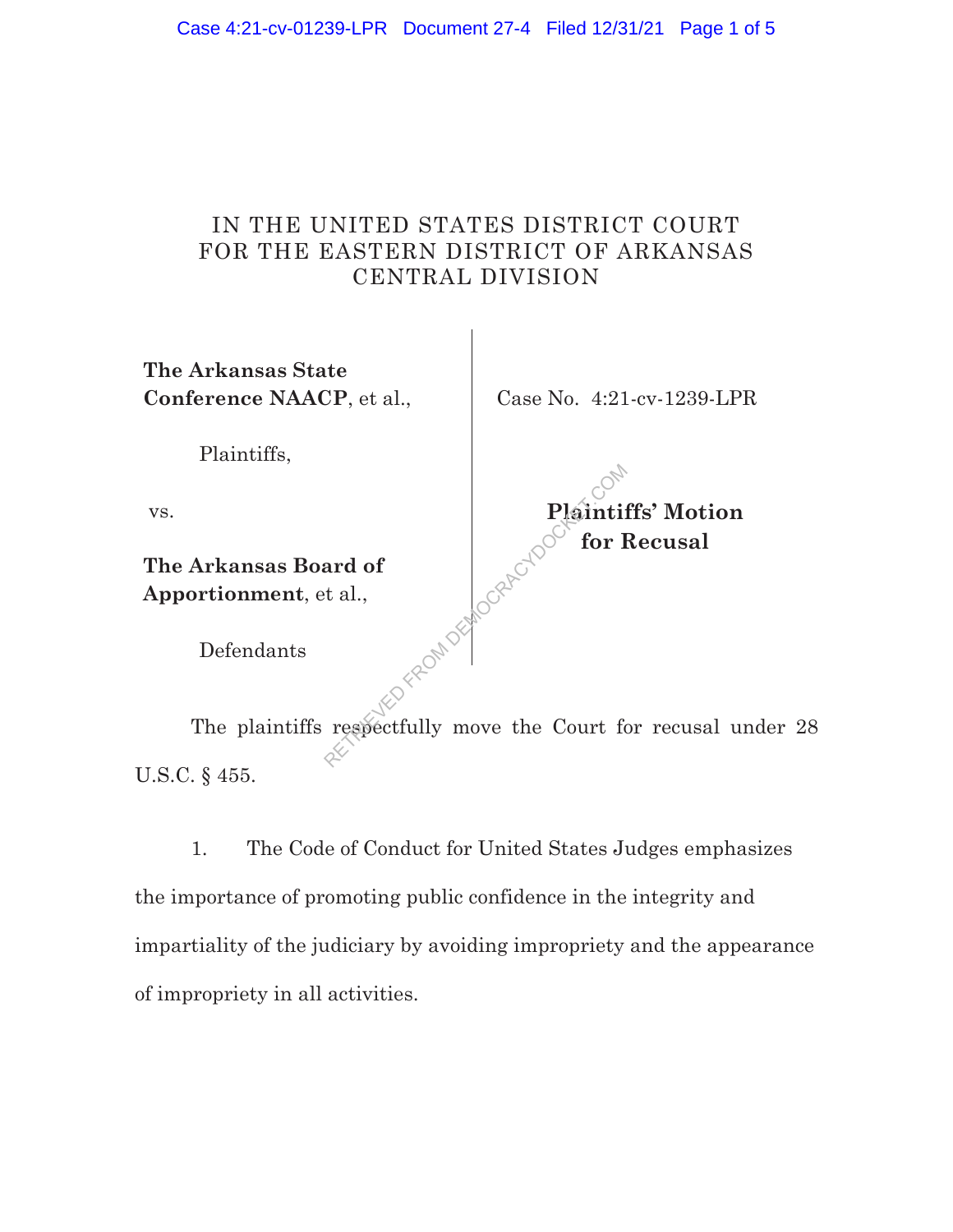2. Federal law further provides that a just must recuse "in any proceeding in which his impartiality might reasonably be questioned," or where "he has a personal bias or prejudice concerning a party." 28 U.S.C. § 455.

3. According to public records, the Honorable Lee Rudofsky and his wife hosted a fundraiser at his home in 2018 for candidate Leslie Rutledge, one of the named defendants in this case who is also likely to be a witness. (Exhibit 1: Rudofsky Judicial Questionnaire at 25.)

4. According to other public records, Judge Rudofsky also donated \$1,000 to Rutledge in 2017 and \$500 in 2018 to candidate Asa Hutchinson, another one of the named defendants in this case who is likely to be a witness. (Exhibit 2: Political Donations of Lee Rudofsky.) named defendants in this case<br>it 1: Rudofsky Judicial Questions<br>ag to other public records, Judge<br>utledge in 2017 and \$500 in 2018<br>come of the named defendants in<br>s. (Exhibit 2: Political Donations

5. In each case, Judge Rudofsky's fundraiser and donations were in support of the candidates' most recent campaign for his or her current term in office.

6. Rutledge is the Attorney General of the State of Arkansas and is a member of the Arkansas Board of Apportionment. Hutchinson is the Governor of the State of Arkansas and is a member of the

2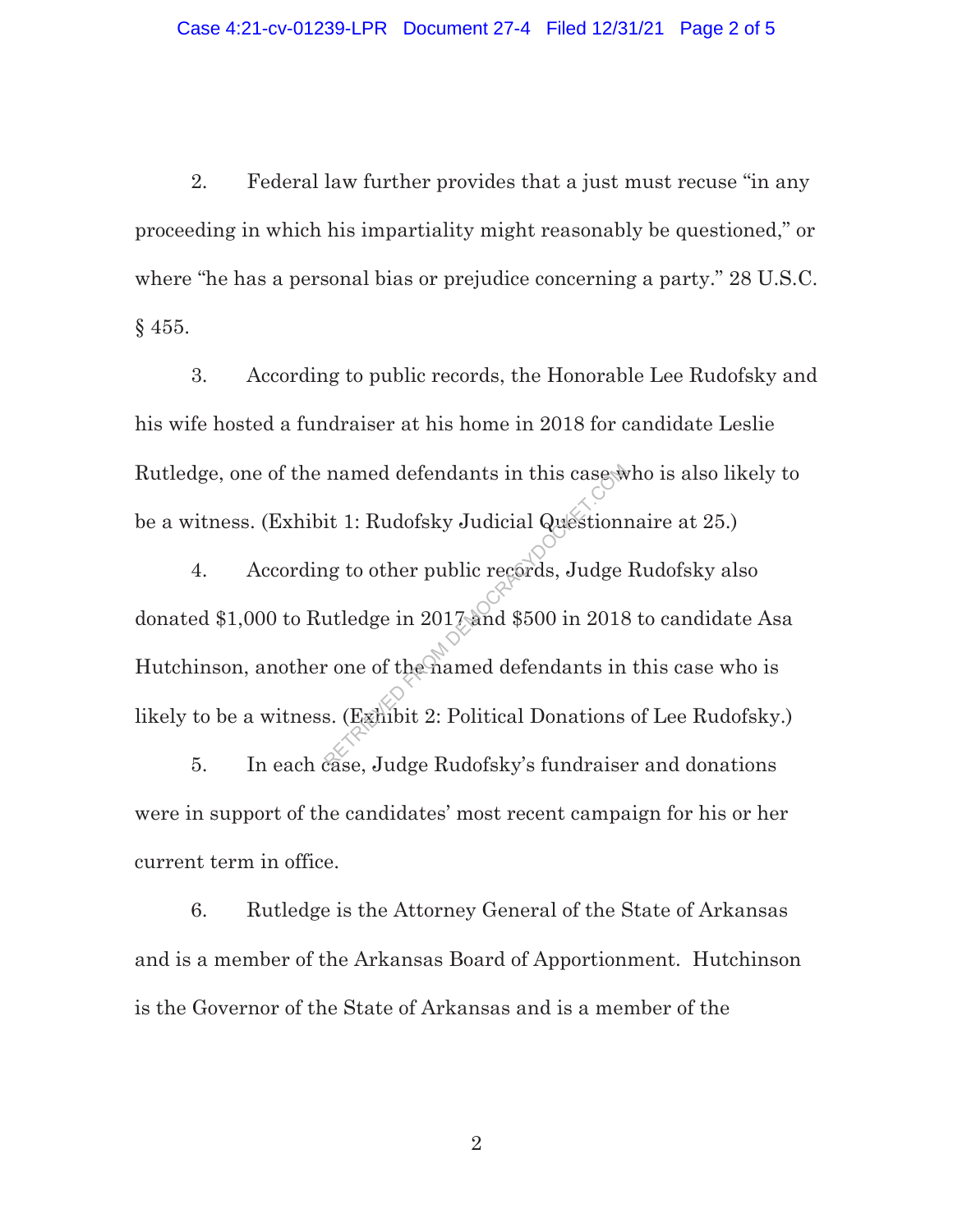Arkansas Board of Apportionment. Together, they constitute two-thirds of the Board.

7. This case challenges the reapportionment plan for the Arkansas House of Representative that the Board of Apportionment recently adopted. The plaintiffs allege that the plan unlawfully dilutes Black voting strength in violation of Section 2 of the Voting Rights Act.

8. Rutledge and Hutchinson are likely to be witnesses in this case because they were key decisionmakers in adopting the challenged plan and because, under the applicable law, their justification for the plan is a relevant circumstance. *See, e.g., Thornburg v. Gingles*, 478 U.S. 30, 45 (1986) (evidence regarding the policy underlying the challenged practice "may have probative value"). It is quite common in redistricting cases to depose the legislators or other officials who were responsible for adopting a challenged plan. ere key decisionmakers in adopti<br>
ere key decisionmakers in adopti<br>
mder the applicable law, their jus<br>
rcumstance. *See, e.g., Thornburg*<br>
vidence regarding the policy und<br>
"max have probative value"). It is<br>
seems the le

9. This is a case of significant public importance, and one that is likely to be scrutinized closely by the media and by the public at large.

10. Under these circumstances, an objective, knowledgeable member of the public could reasonably doubt Judge Rudofsky's

3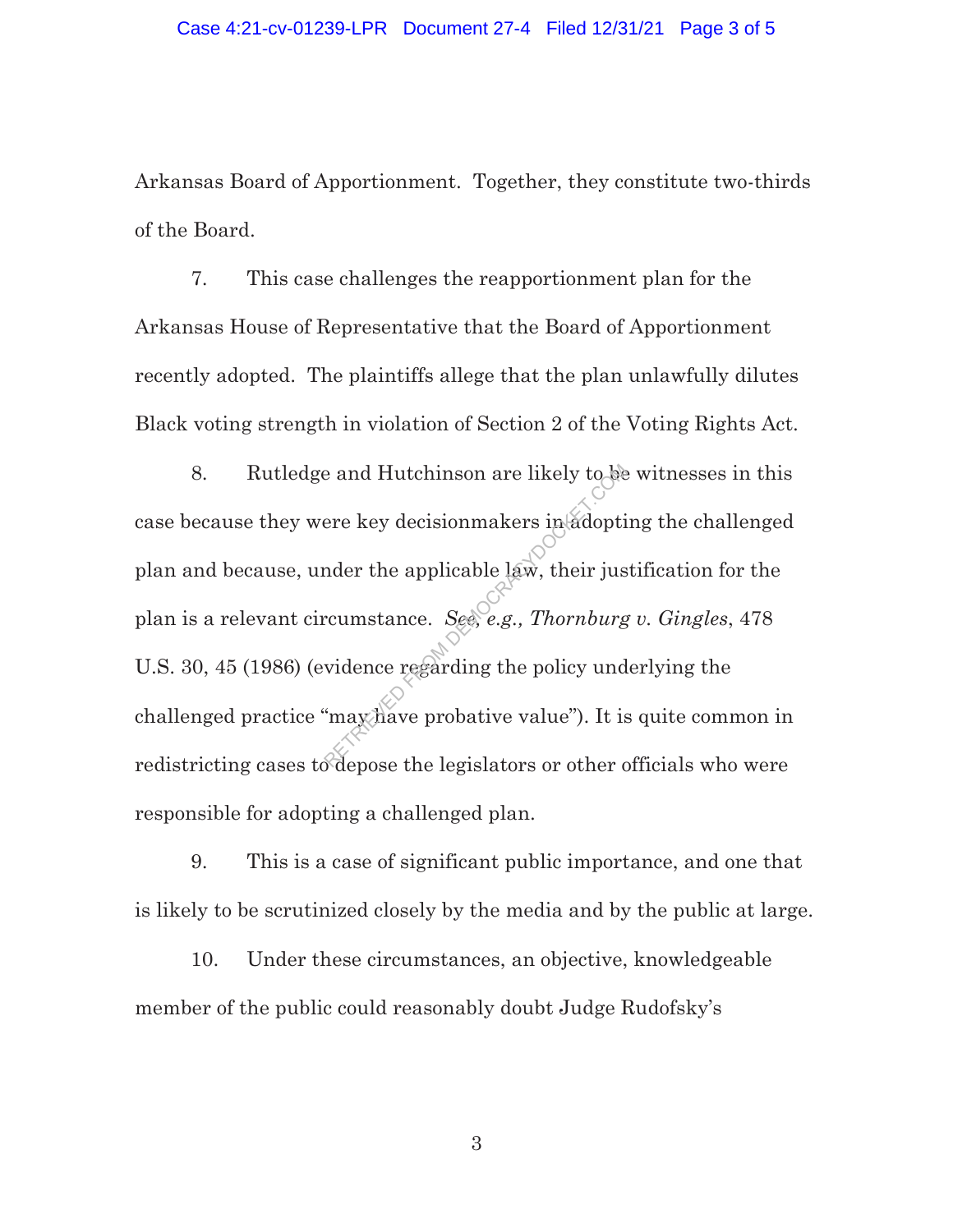impartiality with respect to Rutledge and Hutchinson in this matter, and recusal is therefore appropriate.

11. The plaintiffs submit a memorandum of law in support of this motion.

 Accordingly, the plaintiffs pray that the Court grant this motion to recuse.

Dated: December 31, 2021

 Bryan L. Sells (*PHV* Admitted) Email: bryan@bryansellslaw.com THE LAW OFFICE OF BRYAN L. SELLS, LLC Post Office Box 5493 Atlanta, Georgia 31107-0493 Tel: (404) 480-4212 (voice and fax) r Cytocokki com

Gary Sullivan (AR Bar: 92051) Email: gary@acluarkansas.org ARKANSAS CIVIL LIBERTIES UNION FOUNDATION, INC. 904 West 2nd Street Little Rock, AR 72201 Tel: (501) 374-2842

Ceridwen Cherry (*PHV* Admitted) Email: ccherry@aclu.org AMERICAN CIVIL LIBERTIES UNION, VOTING RIGHTS PROJECT 915 15th St NW Washington, DC 20015 Tel: (202) 457-0800